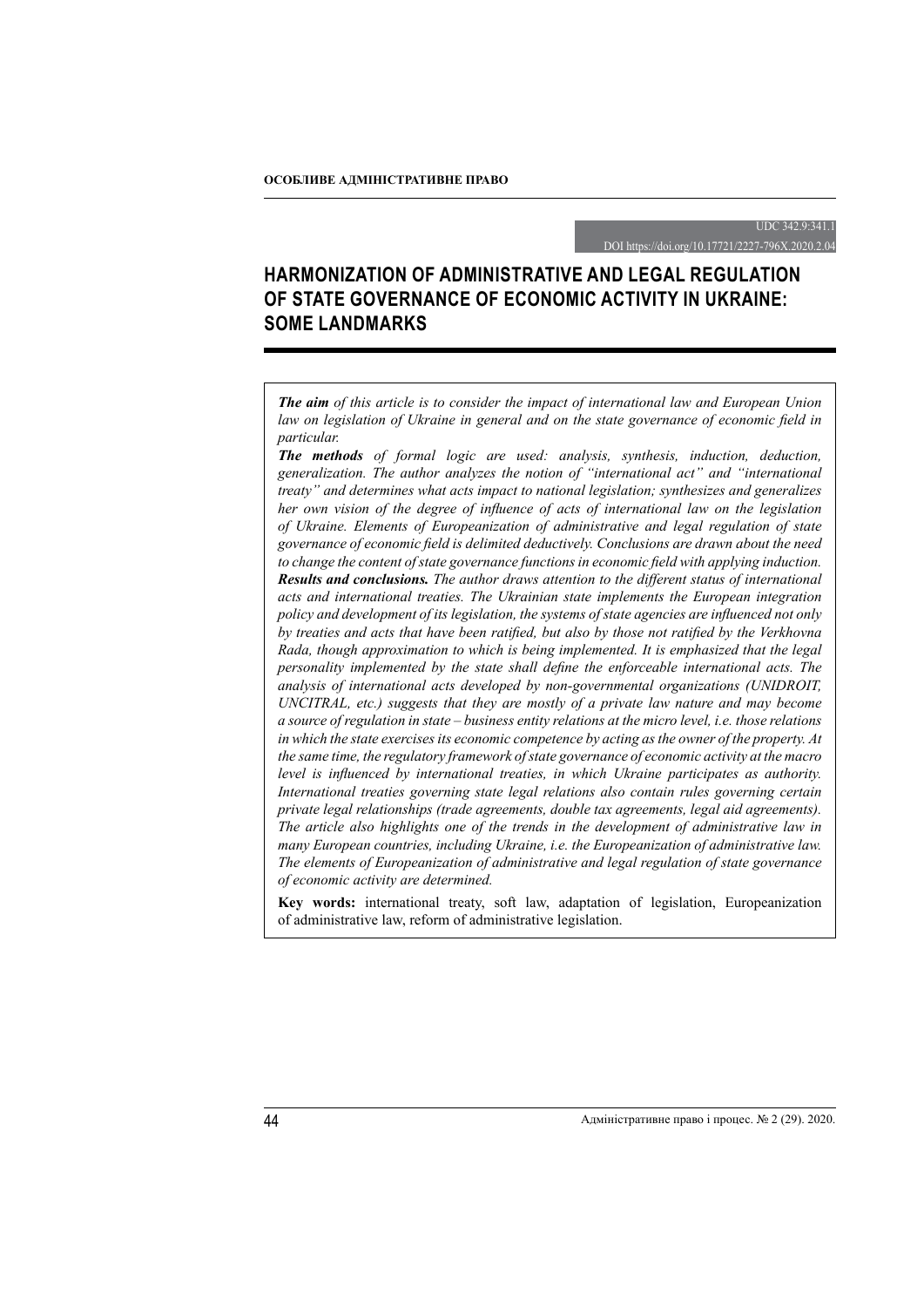#### **Svitlana Bevz,**

Associate Professor at the Department of Economic and Administrative Law of the National Technical University of Ukraine "Igor Sikorsky Kyiv Polytechnic Institute", Doctor of Law, Associate Professor orcid.org/0000-0003-1331-3930 bevzsvetlana@ukr.net

# **1. Introduction**

Development of regulatory framework at the present stage is determined, primarily, by the European integration policy of our state, implementation of which has been put into practice since the proclamation of independence. The Declaration on State Sovereignty of Ukraine of July 16, 1990 states: "The Ukrainian SSR acts as an equal participant in international affairs, actively promotes the reinforcement of general peace and international security, and directly participates in the general European process and European structures". The Resolution of the Verkhovna Rada of Ukraine "On the Basic Directions of the Foreign Policy of Ukraine" of July 2, 1993, which became invalid on July 1, 2010, has already stated, that "an essential condition for the successful implementation of Ukraine's capabilities is its active and full-scale accession into the world community". To ensure the appreciation of Ukraine as a reliable partner, equal conditions for Ukrainian business entities to enter foreign markets, Ukrainian legislation should be harmonized with international law. The need to create its own regulatory framework, determined by the political and economic realities of that time, caused the need to address to existing developments in other legal orders. Article 2 of the Law of Ukraine "On the Principles of Domestic and Foreign Policy" of July 1, 2010 states as follows: "The domestic and foreign policy are based <...> on the generally recognized principles and rules of international  $law < ... > on$  the supremacy of law, economic and political independence of the state, protection of its national interests, establishing Ukraine as a full and respected member of the world community". Such circumstances require from the regulatory framework that governs the nature of the relationships between the state and business, the boundaries, forms and methods of the state governance of economic activity to be marked by a significant influence of the international community's experience.

The need of adaptation of the Ukrainian laws to the EU laws, due consideration given to the international experience of regulation of a certain range of social relations is emphasized in many scientific publications. However, far less publications deals with impact of international and EU law on administrative and legal regulation. Implementation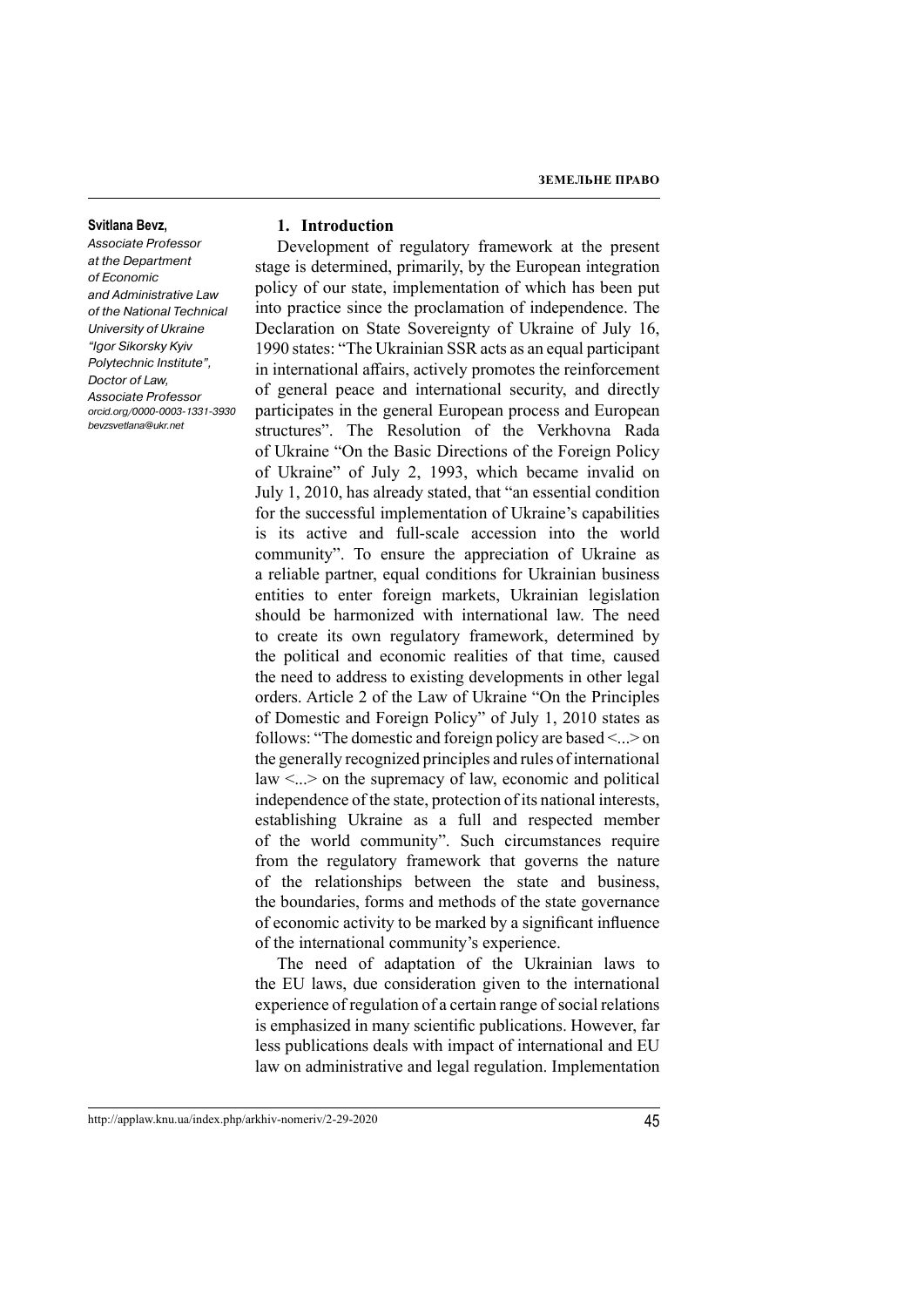of the principles of organization and activity of the EU institutions in administrative law of Ukraine became the subject of research in the doctoral thesis of K. Berezhna (2017). Some issues and problems of implementation of European standards into administrative and legal regulation are analyzed in the joint monograph *Ukraine and European Integration: Public Legal Aspects* (2010), and in separate publications by A. Pukhtetska (2012; 2014), V. Kolpakov (2014), Yu. Vaschenko (2016), O. Radyshevska (2018) and others. However, the issues of international legal impact in general as well as of European standards in the administrative and legal regulation of state governance of economic activity in particular have not been covered properly, which predetermined relevance of this article. Its object is to determine what international acts influence the change of approaches to the administrative and legal regulation of state governance of economic activity and what is the matter of its Europeanization.

# **2***.* **International law impact**

As it reasonably proceeds from the publications, the differences between the norms of national legal systems significantly interfere with the development and intensification of broad international cooperation on many important issues (Bakhin, 2003). Development of international economic cooperation in the context of globalization determines the need of legal approximation. On the other hand, legal approximation contributes to the development of economic cooperation (Mamutov, 2007). One of the ways of such approximation is execution of international treaties. The approximation of national legislation on the basis of international treaties has become so widespread that the conventional mechanism of legal integration is deemed to be decisive, if not exclusive (Bakhin, 2003). The modern world, as H. Corell points out, does not know any significant activity, whether at the individual or state level, which would be carried out beyond the influence of any treaty ... These treaties establish a comprehensive system of rules of law governing the conduct of states, as well as, in a way, human behaviour (Corell, 2001). Therefore, execution of international treaties is the key to approximation of the laws of different states and contributes to the development of international economic cooperation.

However, one should take into account that the movement towards approximation and unification of regulatory framework can be implemented in various ways. Taking into consideration the fact that international acts may be classified according to the issuing authority as those: 1) issued by the States (international treaties); 2) issued by international organizations, which were founded by the states; 3) issued by non-governmental international organizations, we may state that fewer than all of them fall under the concept of "international treaty" and thus have different effects on the unification (harmonization) of legal regulation.

International acts issued by the states make a special group of acts – international treaties. According to Article 2 of the Law of Ukraine "On International Treaties" of June 29, 2004 an international treaty of Ukraine – is executed in writing with a foreign state or other subject of international law governed by international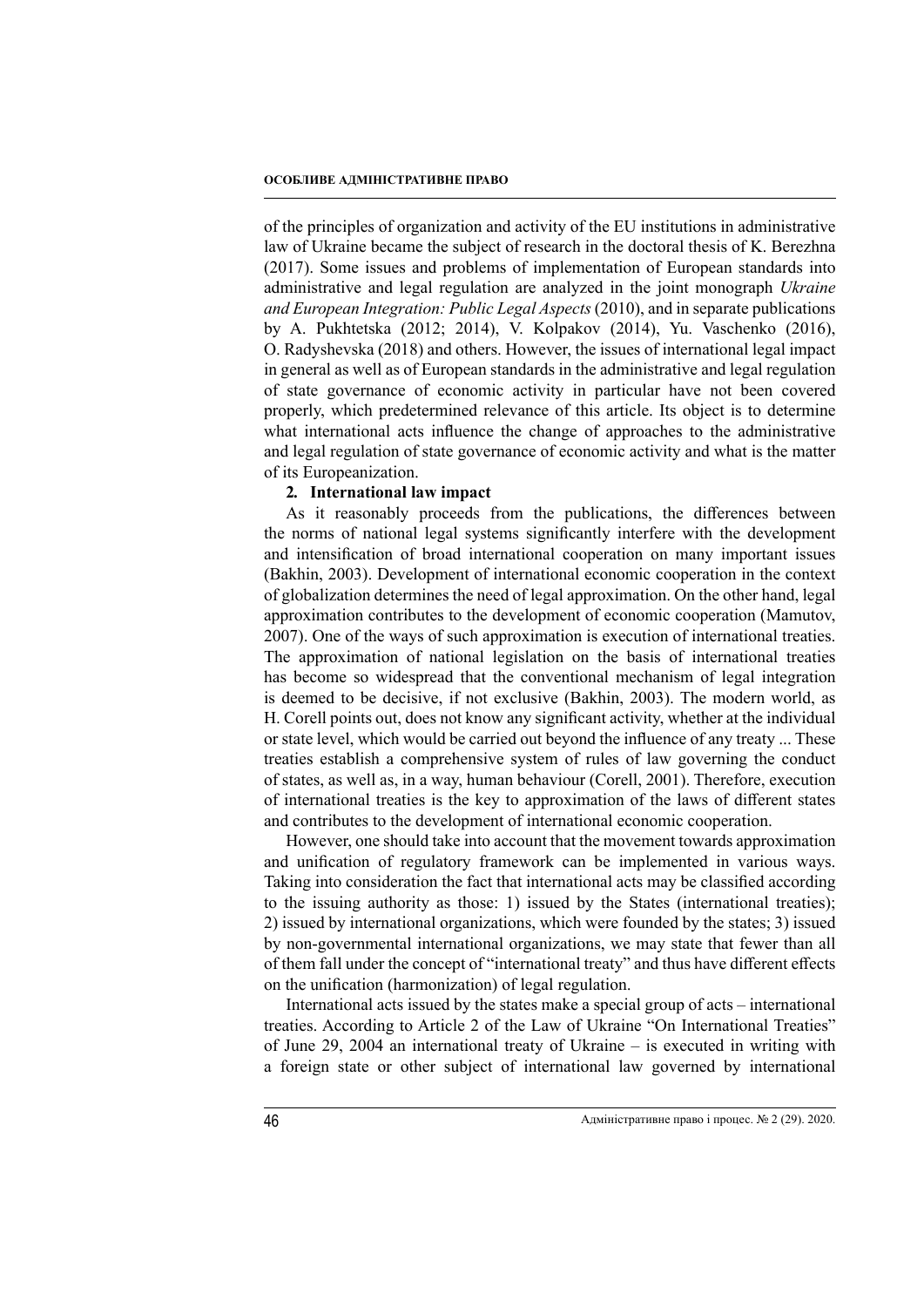law, regardless of whether the treaty comprises one or more related documents, and regardless of their specific name (treaty, agreement, convention, pact, minutes, etc.). According to Art. 9 of the Constitution of Ukraine International treaties that are in force, agreed to be binding by the Verkhovna Rada of Ukraine, are part of the national legislation of Ukraine. The same rule of law is also duplicated in Art. 19 of the Law of Ukraine "On International Treaties of Ukraine". Enshrining such provision in one of the first articles of the Fundamental Law brings out clearly that Ukraine recognized and introduces the principle of supremacy of international law over national law in its law-making and law enforcement activities (Petrov, 2012). It appears clear that using the term of international treaties the legislator does not equate it with the term of international acts.

It should be noted as well that provisions of such treaties have dualistic legal nature. On the one hand, they retain all the original features of the rules of international law, and all the general rules (principles) of this law apply to them. On the other hand, they, being adopted into the national law and order, act as national rules of law, but rules which are "autonomous", "bound together", "immune" from arbitrary changes by national authorities (Velyaminov, 2002). Thus, in fact, only international norms which are ratified by the Verkhovna Rada of Ukraine and adopted into national law, are binding and have supremacy over the rules of national law.

The Ukrainian state implements the European integration policy and development of its legislation, the systems of state agencies are influenced not only by treaties and acts that have been ratified, but also by those not ratified by the Verkhovna Rada, though approximation to which is being implemented.

Acts issued by international organizations founded by the states, including international intergovernmental organizations, are attributed in the literature (Administrativne pravo Ukraini, 2018) to the "soft law" legal acts, meaning institutional, recommendatory rules contained in relevant sources. Legal acts of interstate, particularly economic, organizations are becoming extensive source of international law. That is not even the decision of the UN bodies, but rather legal acts of more binding importance adopted by such organizations as the WTO, not to mention acts adopted by the EU bodies, with their own specific features, determined by the specificity of the Union itself (Velyaminov, 2002). So far, neither the doctrine of international law nor the theory of state and law has the unified approach to the meaning of the "soft law acts". However, it is beyond question that the "role and significance of "soft law acts" for international law and order are important, despite their advisory nature. They are expected to gradually fill in the gaps in the legislation and bring the existing rules of law in line with the requirements and standards set by international bodies and organizations" (Shalinska, 2011).

Along with the regulatory framework, numerous international non-contractual instruments, including those of advisory nature, such as, for example, Incoterms, standard and uniform laws, arbitration rules, general terms of delivery, and so on, are becoming of practical importance. Therefore, defining the regulatory framework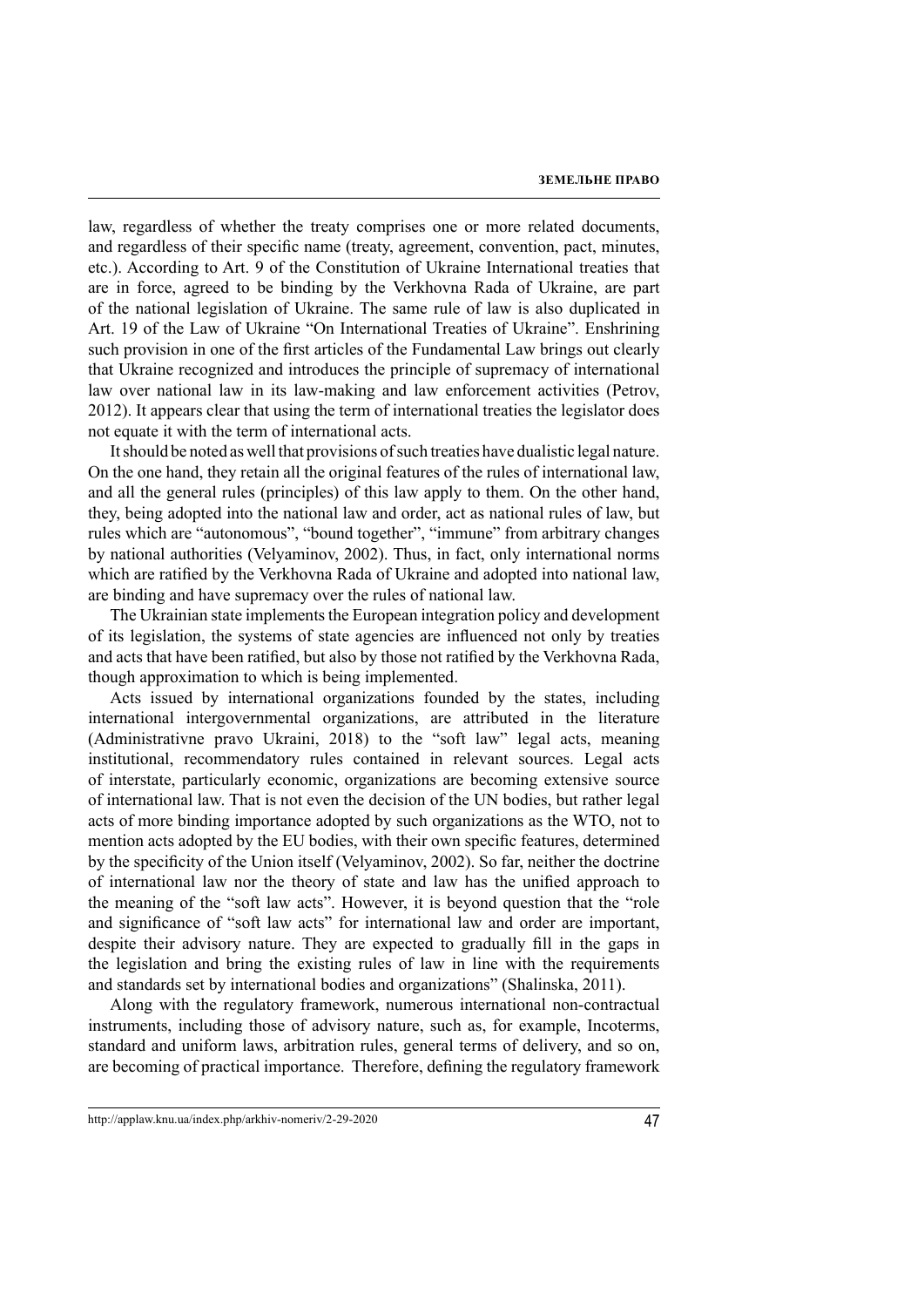of state governance of economic activity, the state should take into account such feature of carrying out of economic activity by economic entities as practical application of acts of non-contractual nature.

The analysis of international acts developed by non-governmental organizations (UNIDROIT, UNCITRAL, etc.) suggests that they are mostly of a private law nature and may become a source of regulation in state – business entity relations at the micro level, i.e. those relations in which the state exercises its economic competence by acting as the owner of the property. At the same time, the regulatory framework of state governance of economic activity at the macro level is influenced by international treaties, in which Ukraine participates as authority. International treaties governing state legal relations also contain rules governing certain private legal relationships (trade agreements, double tax agreements, legal aid agreements).

Considering the economic competence inherent in the state, we should point out that it should pay due attention to international legal acts developed and adopted by international reputable non-governmental organizations, which provide for building relationships on the principles of justice, fair practice and reasonableness. Being a holder of corporate rights and implementing state governance of economic activity at micro-level, the state should apply, in particular, the Principles of Corporate Governance, approved by the National Securities and Stock Market Commission of Ukraine of July 22, 2014, adjusted for the OSCE Principles of Corporate Government.

Thus, the current state of legal framework and state governance of economic activity is determined primarily by the integration aspirations of our state, globalization of the world economy and impact of international legal acts.

# **3. Association Agreement with EU and Europeanization**

Ukraine's European integration intentions and steps towards their implementation gave rise to the problems of state governance of economic activity. These issues became the cornerstone in Ukraine's integration into the European area. The Partnership and Cooperation Agreement between the European Communities and their Member States, and Ukraine, signed in 1994, became the impetus for developing new and amending existing legal acts. Launched in 1998, administrative reform was meant to rebuild the system of public administration agencies by the European example. The Concept of Administrative Reform in Ukraine states that the matter of administrative reform is to restructure the existing public administration system in Ukraine comprehensively in all spheres of public life. The Law of Ukraine "On the National Program of Adaptation of the Laws of Ukraine to the European Union Laws" provides that most of the areas which requires amendments relates to state governance of economic activity. At the national level, the addresses of the President of Ukraine and the programs of state development emphasizes the need to achieve compliance of Ukrainian legislation with the EU legislation.

According to the scientists, "the Association Agreement (AA) of March 30, 2012 initialled by Ukraine and the EU should become a significant step in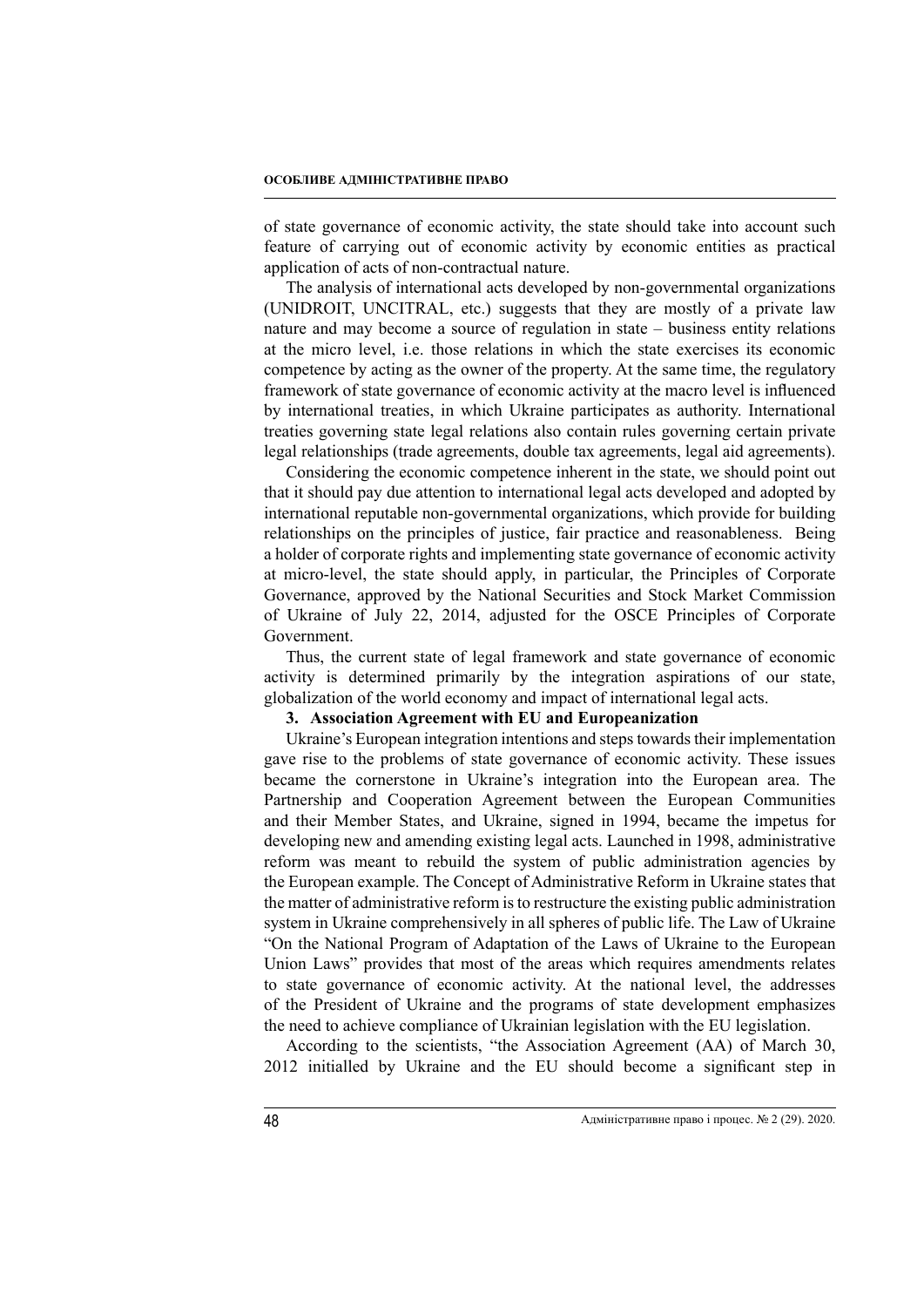intensification of cooperation between the parties, since the document plays the paramount role in harmonization of the legislation of Ukraine with Union law (the concept of "approximation of laws" is mentioned five times in the Preamble of the AA only). In particular, according to the Preamble, the approximation of legislation is associated with the reformation process in Ukraine, thus promoting economic integration and deepening the political association of the parties". In general, harmonization of legislation covers almost all spheres of cooperation between Ukraine and the EU, including state governance of economic activity. However, this area is not segregated. As the periodicals reasonably point out, "economic activity has become a decisive subject for Ukraine's integration into the European environment, the result of which determine all the subsequent steps of the parties as regards the rapprochement policy" (Zamryga, 2016). Article 114 of the Agreement states: "The Parties recognise the importance of the approximation of Ukraine's existing legislation to that of the European Union. Ukraine shall ensure that its existing laws and future legislation will be gradually made compatible with the EU acquis". The Association Agreement not only specifies exactly which EU Directives shall be implemented into the national law, but also sets specific timeframes for their implementation.

However, let's remember that approximation of systems of legal regulation of economic activity does not imply their full unification, and does not impede innovations in this area in every state. Study of this problem in view of the present aspirations of Ukraine to join the EU has shown that this task is far from being simple, though quite resolvable, if we are talking about approximation, harmonization of legislation, as against full merger of national law by EU law (Mamutov, 2010). The purpose of harmonization at EU level is to create unified legal environment for economic activities within the common market; it covers, primarily, laws, regulations and administrative acts that directly influence the establishment and functioning of the common market (Petrov, 2013). Harmonization is a process of purposeful approximation of legal systems by eliminating contradictions between them and formation of minimum legal standards through the adoption of common legal principles, which provides for bringing the laws of Member States and non-member states into compliance with the requirements of international law based on the international treaties (Parhomenko, 2012). Harmonization should result in the introduction of uniform principles for regulating of appropriate public relations, which will provide a basis for the compatibility of Ukrainian legislation with the EU acquis.

According to T. Kolomoyets (2013), adaptation of legislation is a part of the harmonization of national legislation of Ukraine with appropriate international law-making and law enforcement standards, a step-by-step process of bringing national legislation into the line with international standards.

Considering the positions of the Cabinet of Ministers of Ukraine, the President of Ukraine, stated in recently approved Strategy and Concepts of our state's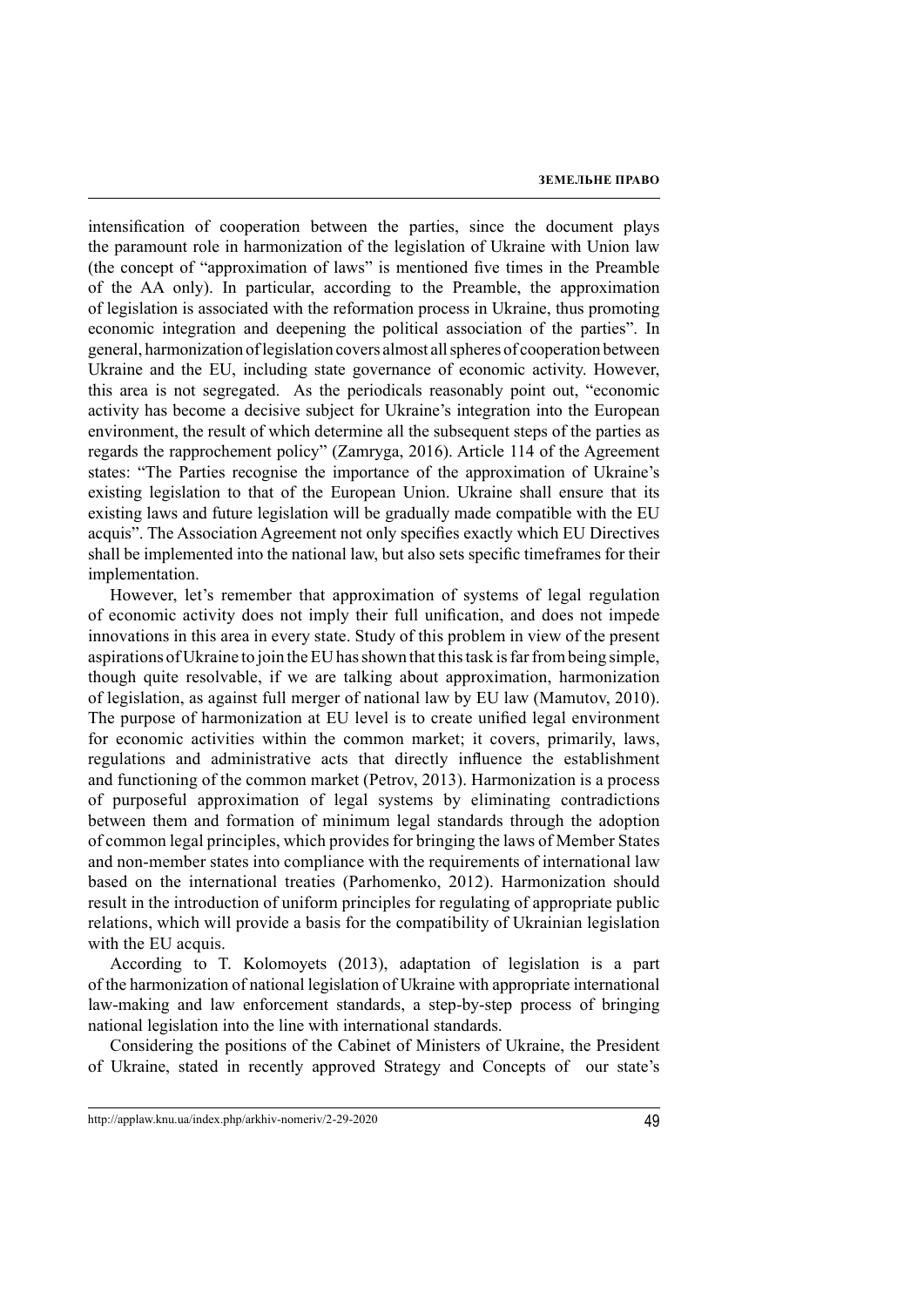development (Sustainable Development Strategy "Ukraine–2020", Strategy of Reformation of Public Administration of Ukraine for 2016–2020, Concept of the Development of E-Governance in Ukraine, Concept of the Development of Digital Economy and Society for 2018–2020), which provide for active implementation of the entrepreneurship deregulation program and proceeding from the previously announced commitments to acquire full membership in the EU, the issue of compatibility of state governance of economic activity with EU law as well as the importance of state governance of economic activity during adaptation to the EU legislation become increasingly actual.

As Ukrainian periodicals state, establishment of legal framework for regulation of the activity in the field of economy becomes a striking example of reformation of national administrative law pursuant to the requirements of EU legislation (Vaschenko, 2016). The author notes that the EU legislation, in particular, defines the requirements for institutional support of state regulation in certain (regulated) fields of the economy.

Recently, to characterize such a phenomenon as approximation of regulatory framework in Ukraine to the norms, rules and requirements of EU law, such term as "Europeanisation" has been widely used.

The process of approximation of administrative law systems of both EU member states and states seeking EU accession was designated in the literature as Europeanization of administrative law, which should result in the development of European administrative law, which has acquired rather crisp outlines even today (Petrov, 2013). Europeanization, i.e. reformation in the context of European integration in compliance with the principles and requirements of European Union law, is an important trend in the development of administrative law in many European states and in Ukraine as well (Vaschenko, 2016).

European researchers and scholars, in particular by Claudio M. Radaelli (Italy) (2003), Johan P. Olsen (Sweden) (2002), T. Börzel (Germany) (2003), J. Jagielski (Poland) (2005), interpret the concept of "Europeanization" in a different way. That is meant as a process of complex nature (Johan P. Olsen, 2002), as a new form of governance (T. Börzel, 2003), as a phenomenon that involves other processes (Claudio M. Radaelli, 2003), as well as a relevant influence of European law and European international organizations (J. Jagielski, 2005). Having analyzed these and other existing approaches to definition of this term, O. Radyshevska proposes to interpret the Europeanization of administrative law of Ukraine as an ongoing systematic process of direct/indirect impact of the European law (EU, European international organizations law) on the formation (structure and content) of administrative law, by including the rules of European legal order in it, as well as respect for European standards and principles, the use of representative models in state authorities' regulatory activity at national level with due regard to the peculiarities of the national legal system, to distinctive features of law enforcement activity and judicial practice in Ukraine (Radyshevska, 2018). Generally, we may agree with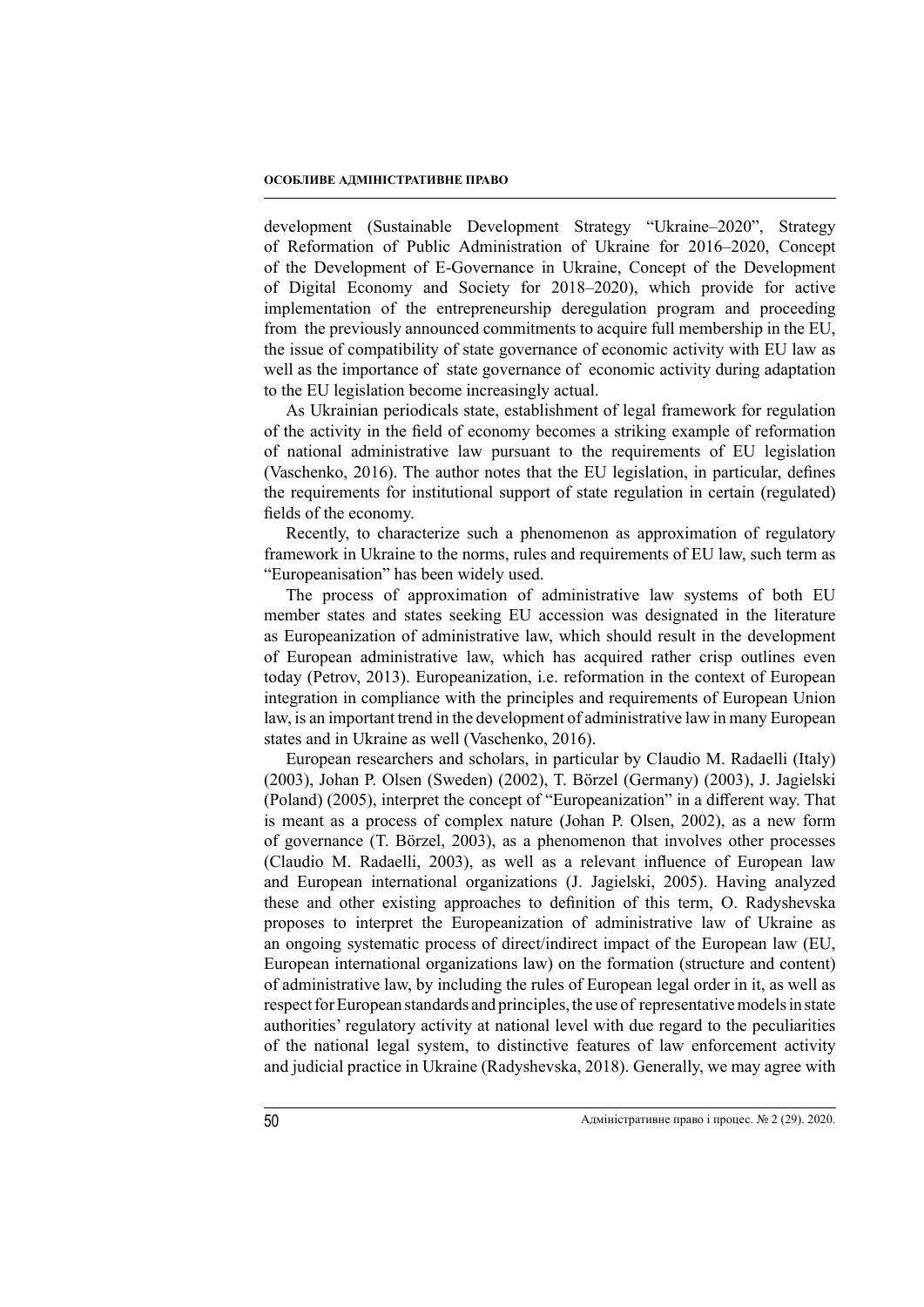this interpretation, though we consider it appropriate to point out that due account for the distinctive features should be a prerequisite for Europeanization.

It is worth noting that based on the above-mentioned concept of "Europeanization of administrative law", the main driver in its interpretation is "European law", which is meant by the researcher in a narrow sense as EU law, law of international European organizations. This law has shifted away from international to a large extent becoming a special (hybrid) legal phenomenon compliant with EU legal nature (Beschasnyi, 2011). At present stage, proceeding from the analysis of the current law-making process, EU law has the greatest influence in our state.

In his works, G. Moens distinguishes two basic principles that reflect the interaction between national and EU law. In particular, the principle of rule of law and the principle of direct action are universally recognized. He states that the principle of the supremacy of EU law over national law will be a fundamental guarantee of the unrestrained effect of EU law (Moens, 2010). However, such a principle is appropriate for EU Member States. In Ukrainian practice, the case law of the European Court of Human Rights, one of the sources of EU secondary law, has the legal basis for binding application only.

EU law actually has an indirect effect on law-making and law enforcement practices in Ukraine. In determination of the rule to be applied to settle the disputed relations, understanding the importance of EU law for the legal system of Ukraine as a whole, familiarity with the relevant provisions in EU law may effect on the interpretation of the applicable rule of law and appropriate consideration of the relationships to be settled.

As we know, there are two main types of EU law – primary and secondary. According to the National Program for the Adaptation of the Laws of Ukraine to the EU Legislation, approved by the Law of Ukraine of March 18, 2004, the primary laws includes: 1) Treaty establishing the European Economic Community of 1957, Treaty establishing the European Atomic Energy Community of 1957, as amended by the Maastricht Treaty of 1992, the Treaty of Amsterdam of 1997 and the Treaty of Nice of 2001, as well as acts of accession; 2) The Merger Treaty of 1965; 3) acts of accession of the new member states. The Program includes 13 clauses as regards the sources of secondary law, which, in our view, can be represented by eight: 1) directive; 2) regulation; 3) recommendation or conclusion; 4) the source of the law represented as an international agreement; 5) the general principle of European Community law; 6) judgment of the European Court of Justice; 7) the common strategy as defined in Article 13 of the Treaty on European Union; joint actions within, a common position, general provision or principle in the field of common foreign and security policy; 8) a framework decision on the harmonization of legislation, a common position, a decision in the context of the provisions of the Treaty on European Union on the cooperation of law enforcement and judicial authorities in criminal cases.

Considering the fact that secondary EU law is not an international treaty (which becomes binding in the territory of Ukraine upon implementation of legislative mechanism), Ukraine adapts its legal framework to EU law, though does not make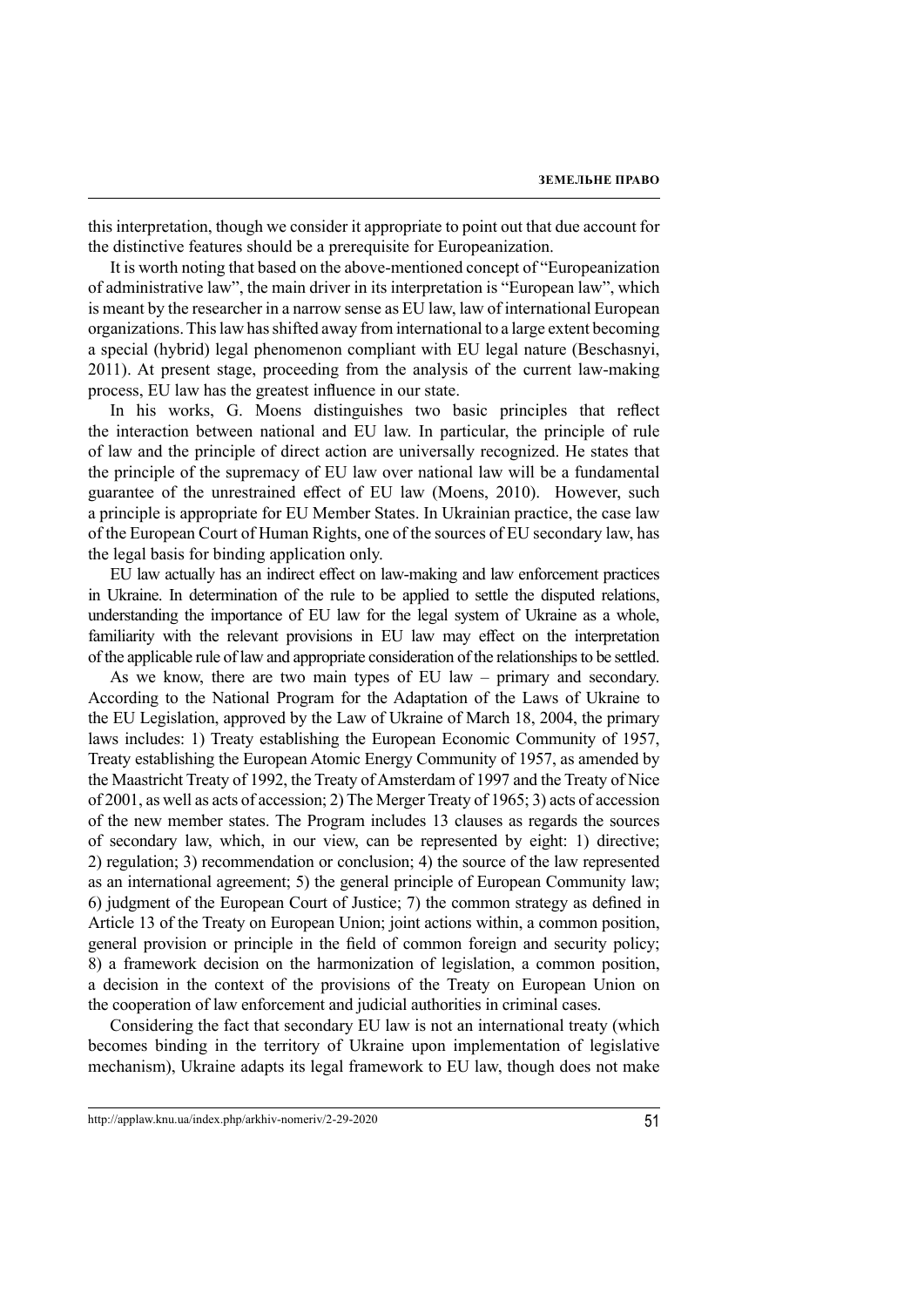it binding, a special mechanism for such adaptation has been developed and certain institutions were created: the Verkhovna Rada Committee on European Integration, the Government Office for European Integration of the Secretariat of the Cabinet of Ministers of Ukraine, etc.

In particular, the Coordination Council on the approximation of the law of Ukraine to the European Union law is responsible for the coordination on the relevant issue, being created to ensure the interaction between state authorities and non-governmental institutions during the implementation of the National Program of Adaptation of the Law of Ukraine to the European Union Law. The Ministry of Justice of Ukraine organizes preparation of the annual action plan for the implementation of the Program.

The Action Plan for the Implementation of the Association Agreement between Ukraine, of the One Part, and the European Union, the European Atomic Energy Community and their Member States, of the Other Part, approved by the Cabinet of Ministers of Ukraine of October 25, 2017, contains 1943 clauses, each of them corresponds to an Article of the Agreement/Decision of an Association Body and/or an Act of EU Law. Implementation of this Plan should provide for the adaptation of the laws of Ukraine to the acts of law (Regulations, Directives) in the following areas: customs, technical barriers, initiation of business activities, trade in services and e-commerce; capital movement, state procurement, intellectual property; competition, energy trading, etc. At the same time, the Agreement extended and specified the list of areas where priority is given to the adaptation of the Ukrainian laws to the EU laws, comparing to the National Program, which also remains in force. It should be noted that the definition of an exhaustive list of priority areas for the adaptation of laws, which, of course, does not cover all possible areas of social interactions, neglects certain areas and actually limits the activities of state authorities in this field.

**4. Conclusions** Based on the ideas set out in the article, we consider it possible to specify that Europeanization of administrative and legal regulation of state governance of economic activity is based on the Europeanization of state governance, Europeanization of legal regulation of economic activity in general, and Europeanization of administrative law. Combination of these three directions will provide for the Europeanization of administrative and legal regulation of state governance of economic activity in Ukraine, which actually involves business deregulation (in particular, abolition of duties and payments). However, current deregulation in Ukraine shall be free from the abolition of state governance. The essence of state governance functions in relation to economic activity should be changed. Therefore, administrative and legal regulation of state governance of economic activity in the context of Europeanization should obtain the new essence, when effectiveness of its implementation shall depend on the level of Europeanization of administrative and legal regulation, administrative law in general, which involves, first of all, implementation of the principles of European administrative law, which require separate study.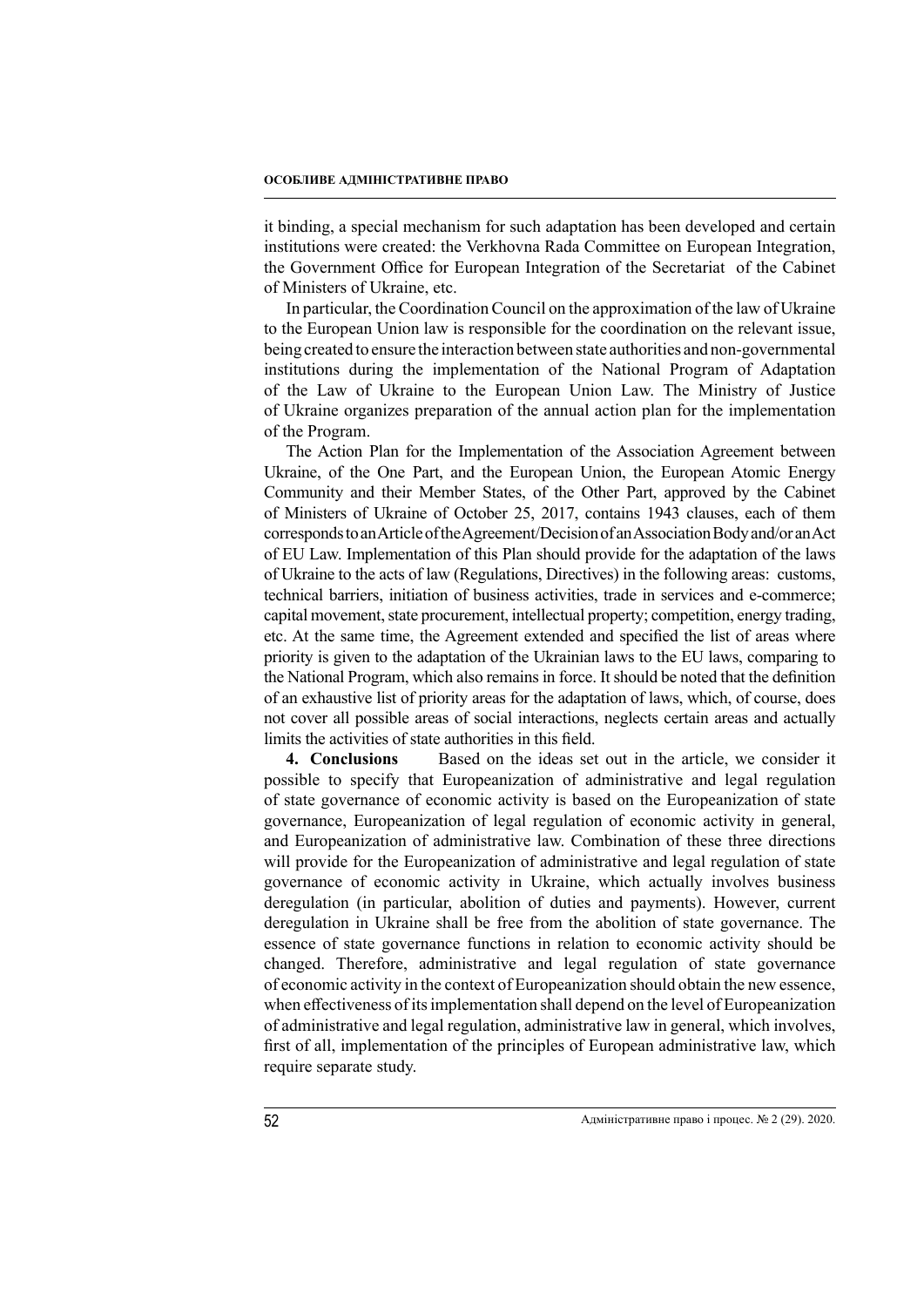#### **Bibliography:**

1. Бережна К.В. Імплементація принципів організації і діяльності інститутів Європейського Союзу в адміністративне законодавство України : автореф дис. … д-ра юрид. наук. Запоріжжя. 2017. URL: http://phd.znu.edu.ua/page//aref/07\_2017/Berezhna\_ aref.pdf.

2. Україна та європейська інтеграція: публічно-правові аспекти : монографія / за заг. ред. В.Б. Авер'янова, С.Ф. Демченка. Київ : Преса України, 2010. 632 с.

3. Пухтецька А.А. Поняття та принципи європейського адміністративного права. *Наукові записки НаУКМА*. *Юридичні науки.* 2012. Том 129. С. 78–81

4. Пухтецька А.А. Європейські принципи адміністративного права : монографія / за заг. ред. д.ю.н., професора В.Б. Авер'янова. Вид. друге, доопрац. і доповн. Київ : Логос, 2014. 237 с.

5. Колпаков В.К. Європейські стандарти адміністративного права. *Адміністративне право і процес.* 2014. № 3(9). С. 5–18.

6. Ващенко Ю.В. Тенденції розвитку адміністративного права в Україні в світлі глобалізаційних та євроінтеграційних процесів. *Адміністративне право і процес.* 2016. № 4. С. 4–15.

7. Радишевська О.Р. Дефініції поняття «публічна адміністрація» в українській та європейській науках адміністративного права: когерентність доктринальних поглядів. *Порівняльно-аналітичне право.* 2018. Вип. 3. С. 206–210.

8. Radyshevska O.V. The Process of European Integration in Ukraine: Perspectives and Challenges for Public Administration. Public administration year book. 2018.

9. Бахин С. Интегральные конвенции как способ унификации национального законодательства. *Підприємництво, господарство і право.* 2003. № 7. С. 73–78.

10. Мамутов В.К. Сближение хозяйственного законодательства как фактор обеспечения экономического сотрудничества. *Бизнес. Менеджмент. Право.* 2007. № 2. С. 22–25.

11. Корелл Х. Выступление на конференции «Вступая в XXI век: к примату права в международных отношениях». *Московский журнал международного права.* 2001. № 2 (42). С. 3–23.

12. Петров Є.В. Адміністративно-господарське право як підгалузь адміністративного права України : дис. … д-ра юрид. наук. Харків, 2012. 417 с.

13. Вельяминов Г.М. Международные договоры в «международном частном праве» и его понятие. *Государство и право*. 2002. № 8. С. 77–82.

14. Адміністративне право України. Повний курс : підручник / Галунько В., Діхтієвський П., Кузьменко О., Стеценко С. та ін. Херсон : ОЛДІ\_ПЛЮС, 2018. 446 с.

15. Шалінська І. Акти «м'якого права»: поняття та значення у міжнародному правопорядку. *Соціологія права*. 2011. № 2. С. 70–74.

16. Замрига А. Проблематика оновлення господарського законодавства в контексті Угоди про асоціацію між Україною та ЄС. *Підприємство, господарство і право*. 2016. № 6. С. 60–65.

17. Мамутов В. Загальні проблеми науки господарського права на стику XX та XXI століть. *Право України.* 2010. № 8. С. 4–12.

18. Петров Є.В. Право Європейського Союзу як джерело адміністративногосподарського права. *Адміністративне право і процес.* 2013. № 1 (3). С. 44–50.

19. Пархоменко Н.М. Гармонізація законодавства України з європейським та міжнародним правом: методи, етапи, види. *Часопис Київського університету права*. 2012. № 1. С. 338–342.

http://applaw.knu.ua/index.php/arkhiv-nomeriv/2-29-2020 53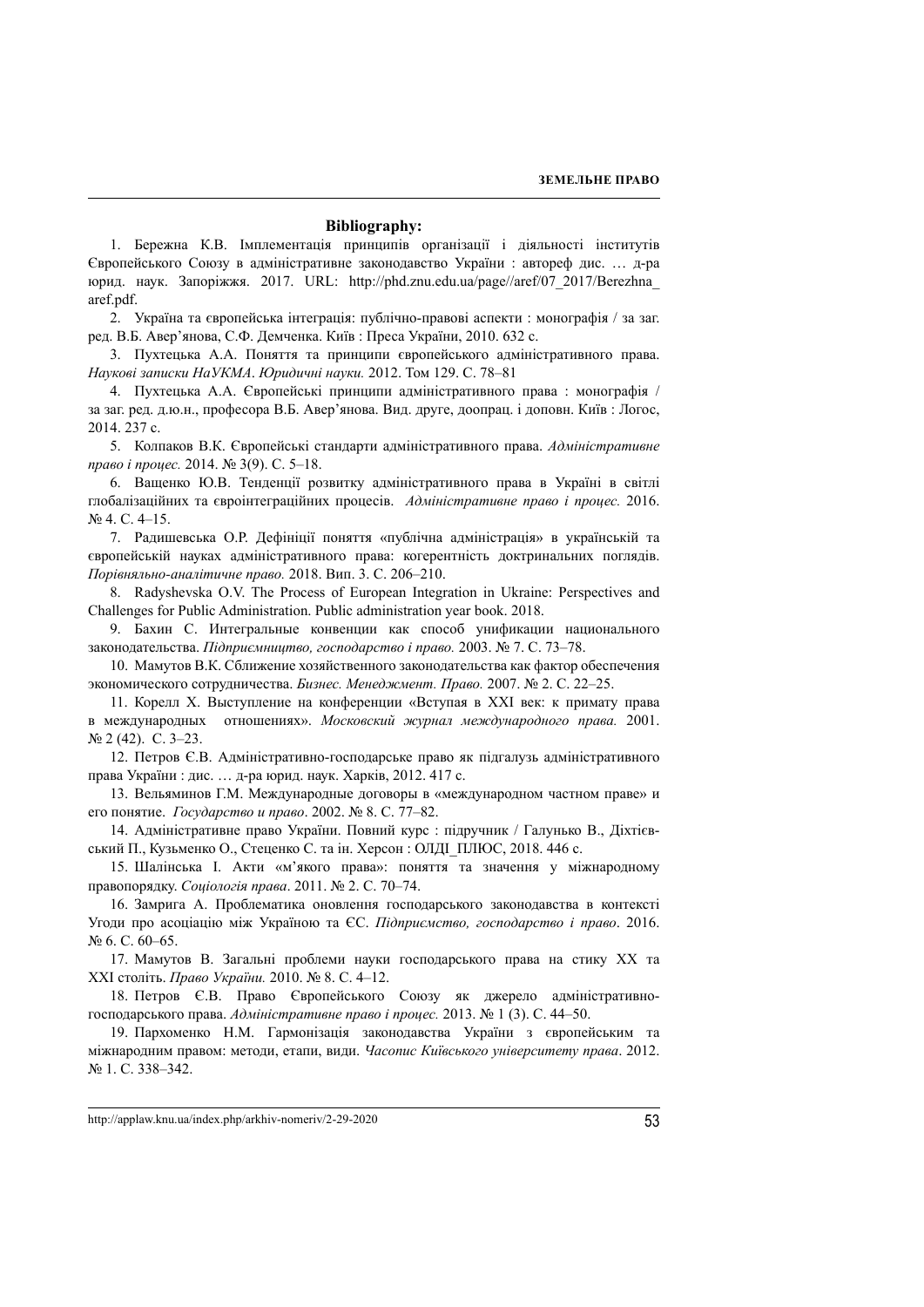### **ОСОБЛИВЕ АДМІНІСТРАТИВНЕ ПРАВО**

20. Адаптація інформаційного законодавства України до вимог ЄС як складник сучасного вітчизняного правотворчого процесу : монографія / Т.О. Коломоєць, С.В. Грищак. М-во освіти і науки України, Запор. нац. ун-т, Нац. гірн. ун-т. Дніпро : НГУ, 2013. 164 с.

21. Ващенко Ю.В. Тенденції розвитку адміністративного права в Україні в світлі глобалізаційних та євроінтеграційних процесів. *Адміністративне право і процес*. 2016. № 4. С. 4–15.

22. Radaelli C.M. The Europeanization of public policy. *The Politics of Europeanization / ed.* K. Featherstone, C.M. Radaelli. Oxford : Oxford University Press, 2003. P. 27–56.

23. Olsen J.P. The Many Faces of Europeanization*. Journal of Common Market Studies: Blackwell Publishers Ltd*, 2002. Vol. 40. No. 5. P. 921–952.

24. Börzel T., Risse T. Conceptualizing the Domestic Impact of Europe. In: Kevin Featherstone. *The Politics of Europeanization /* ed. K. Featherstone, C.M. Radaelli. Oxford : Oxford University Press, 2003. P. 57–80.

25. Jagielski J. Europeizacja prawa administracyjnego materialnego (na przykładzie prawa migracyjnego). *Europeizacja polskiego prawa administracyjnego* / red. Z. Janku, M. Szewczyk, M. Waligórski, K. Wojtczak, Z. Leoński. Wrocław, 2005. 696 s.

26. Радишевська О.Р. Європеїзація як чинник (ре)формування сучасного адміністративного права України. *Теорія та практика адаптації законодавства України до законодавства ЄС :* матеріали міжнародної науково-практичної конференції, м. Київ, 8 червня 2018 року / за ред. проф. Р.С. Мельника, відпов. ред. к.ю.н. Л.Ю. Малюга. Київ : Видавничий дім «Гельветика», 2018. С. 73–76

27. Бесчасний В. Окремі питання вдосконалення адміністративного законодавства України у напрямі гармонізації зі стандартами та вихідними засадами права Європейського Союзу. *Віче.* 2011. № 10. С. 2–5.

28. Moens G. Commercial law of the European Union Springer Science+Business Media B.V. Gabriël Moens, John Trone. 201 0.486 p

#### **References:**

1. Berezhnaб K.V. (2017). Implementatsiia pryntsypiv orhanizatsii i diialnosti instytutiv Yevropeiskoho Soiuzu v administratyvne zakonodavstvo Ukrainy [Implementation of the principles of organization and activity of the EU institutions in the administrative legislation of Ukraine], Zaporizhzhia. URL: http://phd.znu.edu.ua/page//aref/07\_2017/Berezhna\_aref.pdf [in Ukrainian].

2. Ukraina ta yevropeiska intehratsiia: publichno-pravovi aspekty/ za zah. red. V.B. Averianova, S.F. Demchenka (2010). [Ukraine and European Integration: Public and Legal Aspects]. Kyiv: Presa Ukrainy [in Ukrainian]

3. Pukhtetska, A.A. (2012). Poniattia ta pryntsypy yevropeiskoho administratyvnoho prava [Concepts and principles of European administrative law.] Naukovi zapysky NaUKMA. Yurydychni nauky. Tom 129. Pp. 78–81 [in Ukrainian]

4. Pukhtetska, A.A. (2014). Yevropeiski pryntsypy administratyvnoho prava [European Principles of Administrative Law]. Kyiv: Lohos [in Ukrainian].

5. Kolpakov, V.K. (2014). Yevropeiski standarty administratyvnoho prava. [European administrative law standards]. *Administratyvne pravo i protses,* no. 3(9). Pp. 5–18 [in Ukrainian].

6. Vashchenko, Yu.V. (2016). Tendentsii rozvytku administratyvnoho prava v Ukraini v svitli hlobalizatsiinykh ta yevrointehratsiinykh protsesiv. [Administrative law developmental trends in Ukraine in the light of globalization and European integration processes.]. *Administratyvne pravo i protses*, no. 4. Pp. 4–15 [in Ukrainian]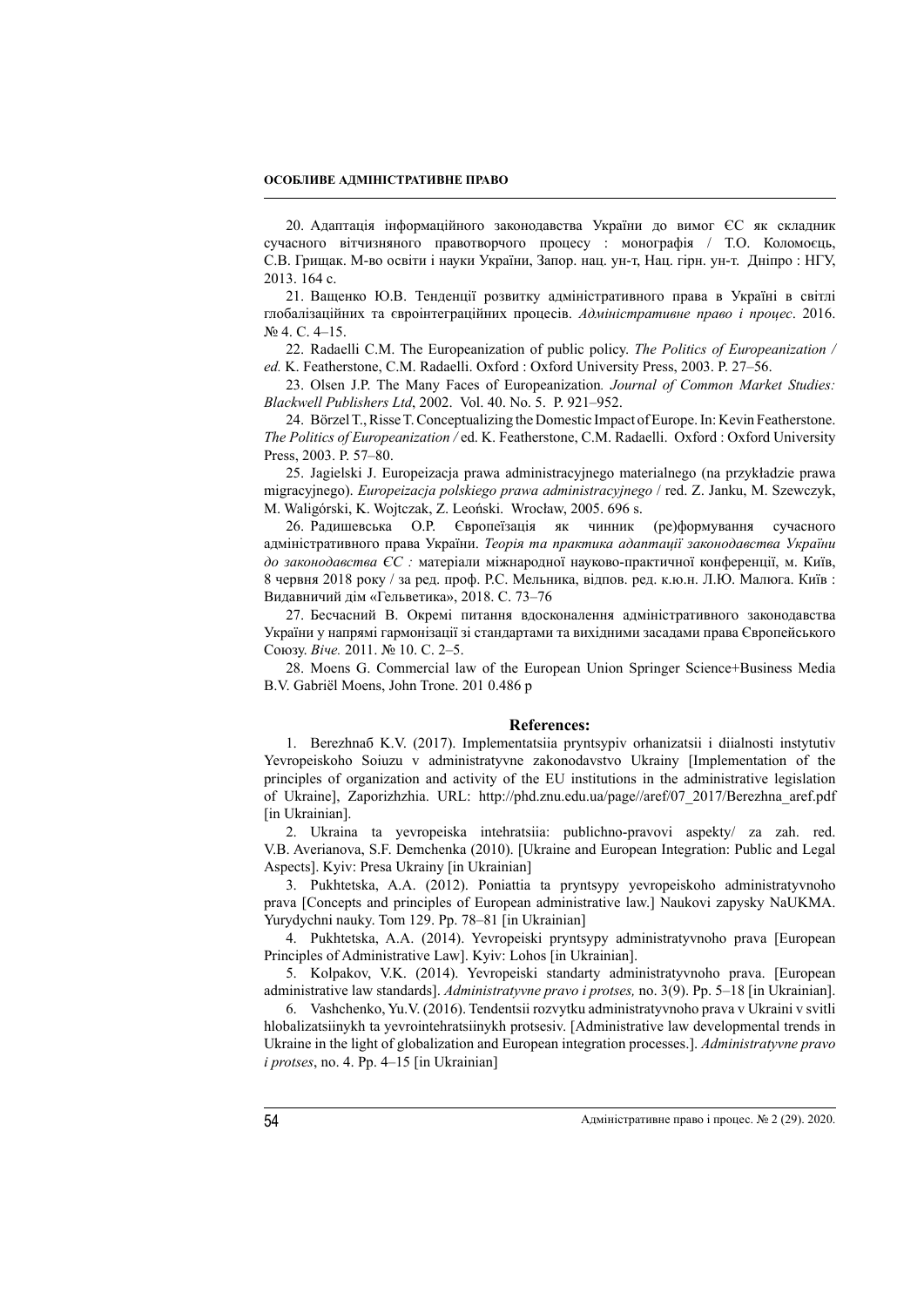7. Radyshevska, O.R. (2018). Definitsii poniattia "publichna administratsiia" v ukrainskii ta yevropeiskii naukakh administratyvnoho prava: koherentnist doktrynalnykh pohliadiv. [Definitions of the concept of "public administration" in Ukrainian and European administrative law: coherence of doctrinal views]. *Porivnialno-analitychne parvo*, no. 3. Pp. 206–210 [in Ukrainian]

8. Radyshevska, O.V. (2018). The Process of European Integration in Ukraine: Perspectives and Challenges for Public Administration. Public administration year book. No. 4. Pp. 280–284 [in English].

9. Bakhyn, S. (2003). Yntehralnyie konventsyy kak sposob unyfykatsyy natsyonalnoho zakonodatelstva. [Integral conventions as a way of unification of national legislation]. *Pidpryiemnytstvo, hospodarstvo i parvo*, no. 7. pp. 73–78 [in Russian].

10. Mamutov, V.K. (2007). Sblyzhenye khoziaistvennoho zakonodatelstva kak faktor obespechenyia ekonomycheskoho sotrudnychestva [Approximation of economic legislation as a driver of economic cooperation]. *Byznes. Menedzhment. Pravo,* no. 2. Pp. 22–25 [in Russian].

11. Korell, Kh. (2001). Vyistuplenye na konferentsyy "Vstupaia v XXI vek: k prymatu prava v mezhdunarodnyikh otnoshenyiakh". [Report at the conference "Entering the 21st Century: to the Primacy of Law in International Relations"]. *Moskovskyi zhurnal mezhdunarodnoho prava*, no. 2 (42). Pp. 3–23 [in Russian].

12. Petrov, Ye.V. (2012). Administratyvno-hospodarske pravo yak pidhaluz administratyvnoho prava Ukrainy [Administrative economic law as a sub-branch of the administrative law of Ukraine]. Kharkiv [in Russian].

13. Veliamynov, H.M. (2002). Mezhdunarodnyie dohovoryi v "mezhdunarodnom chastnom prave" y eho poniatye [International treaties in "private international law" and its notion]. *Hosudarstvo y parvo*, no. 8. Pp. 77–82 [in Russian].

14. Administratyvne pravo Ukrainy / Halunko V., Dikhtiievskyi P., Kuzmenko O., Stetsenko S. ta in. (2018) [Administrative law of Ukraine]. Kherson : OLDI\_PLIuS [in Ukrainian].

15. Shalinska, I. (2011). Akty "miakoho prava": poniattia ta znachennia u mizhnarodnomu pravoporiadku [Soft Law Acts: Concept and Importance in International Law and Order]. *Sotsiolohiia prava*, no. 2. Pp. 70–74 [in Ukrainian].

16. Zamryha, A. (2016). Problematyka onovlennia hospodarskoho zakonodavstva v konteksti Uhody pro asotsiatsiiu mizh Ukrainoiu ta YeS [Problems of updating economic legislation in the context of the EU–Ukraine Association Agreement]. *Pidpryiemstvo, hospodarstvo i parvo*, no. 6. Pp. 60–65 [in Ukrainian]

17. Mamutov, V. (2010). Zahalni problemy nauky hospodarskoho prava na styku XX ta XXI stolit [General problems of economic law science at the turn of the 20th and 21st centuries]. *Pravo Ukrainy*, no. 8. Pp. 4–12 [in Ukrainian].

18. Petrov, Ye.V. (2013). Pravo Yevropeiskoho Soiuzu yak dzherelo administratyvnohospodarskoho prava [European Union law as a source of administrative and commercial law]. *Administratyvne pravo i protses*, no. 1 (3). Pp. 44–50 [in Ukrainian].

19. Parkhomenko, N.M. (2012). Harmonizatsiia zakonodavstva Ukrainy z yevropeiskym ta mizhnarodnym pravom: metody, etapy, vydy. [Harmonization of Ukrainian law with European and international law: methods, stages and types]. *Chasopys Kyivskoho universytetu prava,* no. 1. Pp. 338–342 [in Ukrainian].

20. Adaptatsiia informatsiinoho zakonodavstva Ukrainy do vymoh YeS yak skladova suchasnoho vitchyznianoho pravotvorchoho protsesu / T.O. Kolomoiets, S.V. Hryshchak (2013) [Adaptation of the information legislation of Ukraine to the requirements of the EU as an element of the modern domestic law-making process]. Dnipro: Nats. hirn. un-t [in Ukrainian].

21. Vashchenko, Yu.V. (2016). Tendentsii rozvytku administratyvnoho prava v Ukraini v svitli hlobalizatsiinykh ta yevrointehratsiinykh protsesiv [Trends in the development of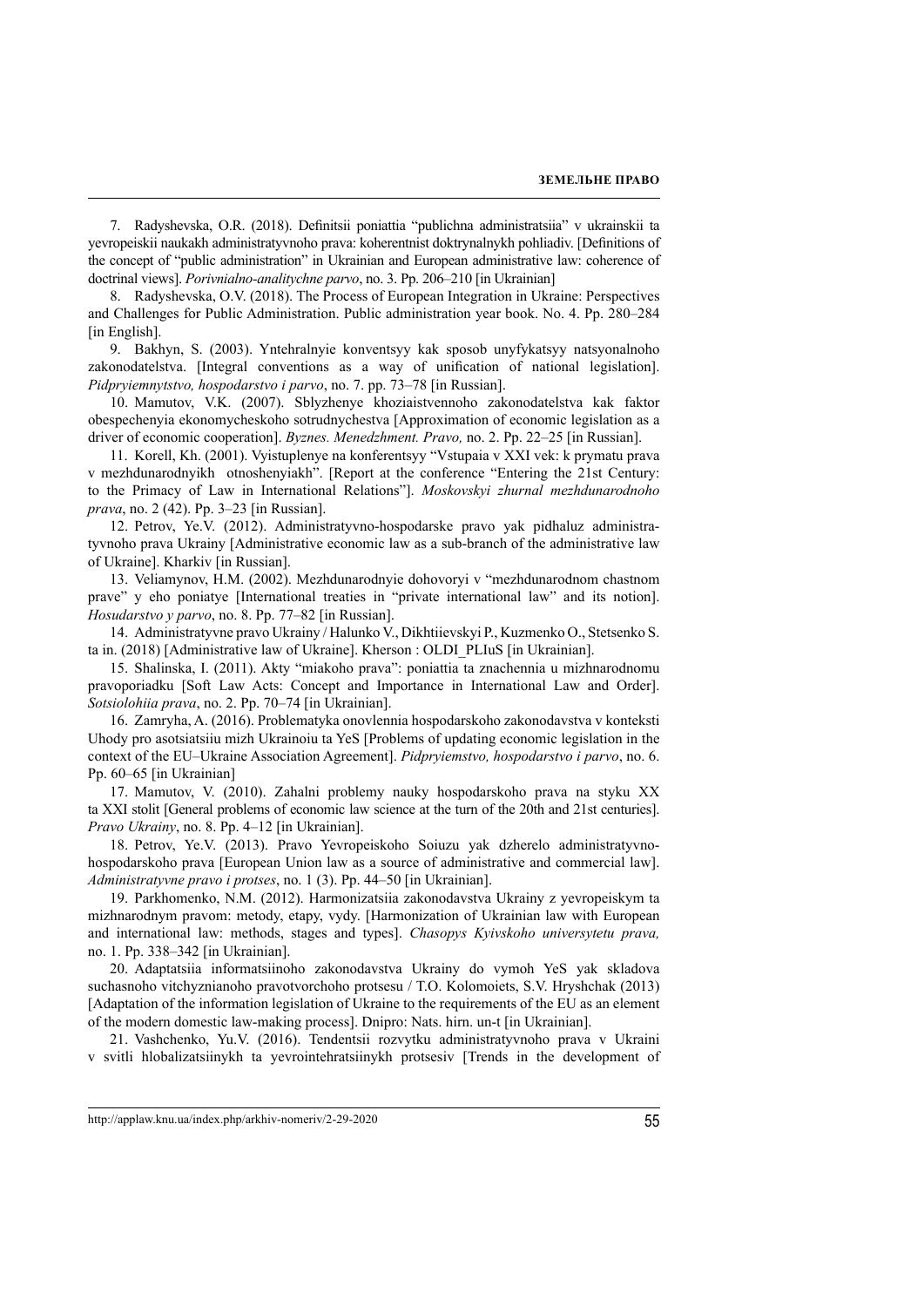### **ОСОБЛИВЕ АДМІНІСТРАТИВНЕ ПРАВО**

administrative law in Ukraine in the context of globalization and European integration processes]. *Administratyvne pravo i protses*, no. 4. Pp. 4–15 [in Ukrainian].

22. Radaelli, C.M. (2003). The Europeanization of public policy. The Politics of Europeanization / ed. K. Featherstone, C. M. Radaelli. Oxford : Oxford University Press [in English].

23. Olsen, J.P. (2002). The Many Faces of Europeanization*. Journal of Common Market Studies*: Blackwell Publishers Ltd. Vol. 40. No. 5. Pp. 921–952 [in English].

24. Börzel, T., Risse, T. (2003). Conceptualizing the Domestic Impact of Europe. In: Kevin Featherstone. The Politics of Europeanization / ed. K. Featherstone, C.M. Radaelli. Oxford : Oxford University Press. Pp. 57–80 [in English].

25. Jagielski, J. (2005). Europeizacja prawa administracyjnego materialnego (na przykładzie prawa migracyjnego). Europeizacja polskiego prawa administracyjnego. Wrocław [in Polish].

26. Radyshevska, O.R. (2018). Yevropeizatsiia yak chynnyk (re)formuvannia suchasnoho administratyvnoho prava Ukrainy [Europeanization as a factor of modern administrative law (re) formation in Ukraine]. Teoriia ta praktyka adaptatsii zakonodavstva Ukrainy do zakonodavstva YeS: materialy mizhnarodnoi naukovo-praktychnoi konferentsii, m. Kyiv, 8 chervnia 2018 roku. Kiyv : Vydavnychyi dim "Helvetyka". Pp. 73–76 [in Ukrainian].

27. Beschasnyi, V. (2011). Okremi pytannia vdoslknalennia administratyvnoho zakonodavstva Ukrainy u napriami harmonizatsii zi standartamy ta vykhidnymy zasadamy prava Yevropeiskoho Soiuzu [Certain issues of development of the administrative law of Ukraine towards harmonization with EU law standards and basic principles]. *Viche*, no. 10. Pp. 2–5 [in Ukrainian]

28. Moens, G. (2010). Commercial Law of the European Union Springer Science + Business Media B.V. [in English].

## **ГАРМОНІЗАЦІЯ АДМІНІСТРАТИВНО-ПРАВОВОГО РЕГУЛЮВАННЯ ДЕРЖАВНОГО УПРАВЛІННЯ У СФЕРІ ГОСПОДАРСЬКОЇ ДІЯЛЬНОСТІ В УКРАЇНІ: ОКРЕМІ ОРІЄНТИРИ**

#### **Світлана Бевз,**

доцент кафедри господарського та адміністративного права Національного технічного університету України «Київський політехнічний інститут імені Ігоря Сікорського», доктор юридичних наук, доцент orcid.org/0000-0003-1331-3930 bevzsvetlana@ukr.net

*Мета статті – розглянути питання впливу міжнародного права та права Європейського Союзу на законодавство України загалом та у сфері державного управління господарською діяльністю зокрема.*

*Використовуються методи формальної логіки: аналізу, синтезу, індукції, дедукції, узагальнення. Для визначення, які акти міжнародного права впливають на національне законодавство, автор аналізує поняття «міжнародні акти» та «міжнародний договір», на підставі чого синтезує та узагальнює власне бачення ступеня впливу актів міжнародного права на законодавство України. Дедуктивним шляхом визначаються елементи європеїзації адміністративно-правового регулювання державного управління у сфері господарської діяльності. З використанням індукції формулюється висновок щодо*